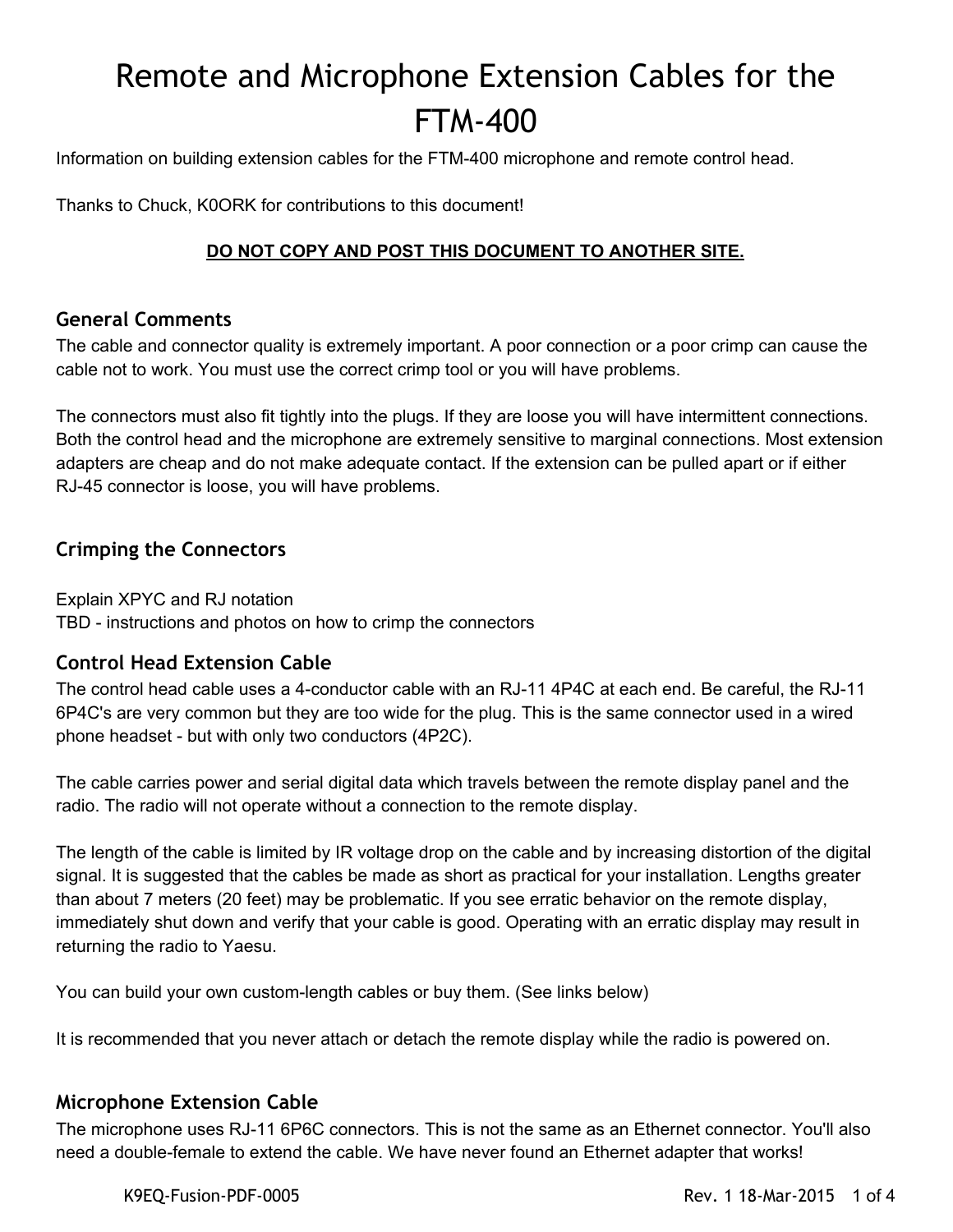You can either buy pre-assembled cables or make your own to your custom length. This may be necessary if you need to feed the cable through an opening bigger than the RJ-11/12 connector.

To make a microphone extension cable you will need:

- An RJ-11 crimping tool with a 6P6C die (fortunately more common than 4P4C)
- RJ-11 6P6C crimp connectors
- Six conductor cable, flat cable is easier to cut, strip, and crimp

To build the microphone extension adapter:

- Two RJ-11 6P6C modular jacks
- Surface mount modular housing for the modular sockets
- Two RJ-11 6P6C modular sockets

Put two RJ-11 6P6C sockets in the modular housing and wire them together with the provided tool. It is very important that there be minimal resistance added by the sockets. The microphone transmits keypad presses by generating two different voltages. If the voltage is wrong, the keypad will not work.

An RJ-45 Ethernet crimp tool won't work. RJ-45 jacks won't work - they do not provide a tight fit and result in intermittent connections.

#### **Pre-made Components**

It's possible to save some money and buy pre-made cables, however the choice of lengths is limited.

**4-conductor RJ-11 4P4C cables** 7' RJ-11 4P4C Straight Wired Cable 15' RJ-11 4P4C Straight Wired Cable 25' RJ-11 4P4C Straight Wired Cable

**6-conductor RJ-11/12 6P6C cables** 7' RJ-11/12 6P6C Straight Wired Cable 15' RJ-11/12 6P6C Straight Wired Cable 25' RJ-11/12 6P6C Straight Wired Cable

#### **Where to get parts**

Some of the hardware you need won't be available locally, so you might as well plan on making an Internet order. Once your friends know you can make extension cables, you may find new friends and achieve great popularity, so order enough to make a bunch of cables.

The following parts are available on Amazon by following the provided links:

[Crimp](http://www.amazon.com/gp/product/B00BE0KSWU/ref=as_li_qf_sp_asin_il_tl?ie=UTF8&camp=1789&creative=9325&creativeASIN=B00BE0KSWU&linkCode=as2&tag=hamopercom-20&linkId=QJQV6WN5ZURUN5YK) tool for 4P4C (one) RJ-11 4P4C jacks (two) Flat, 4-conductor wire (500') [Crimp](http://www.amazon.com/gp/product/B00OLJK9QQ/ref=as_li_qf_sp_asin_il_tl?ie=UTF8&camp=1789&creative=9325&creativeASIN=B00OLJK9QQ&linkCode=as2&tag=hamopercom-20&linkId=LOZD4FKTJQCJTWMD) tool for 6P6C (one)

Even if you buy pre-made cables, you will need the following RJ-11 6P6C jacks (two) RJ-11 6P6C [Keystone](http://www.amazon.com/gp/product/B005E2Y6Q8/ref=as_li_qf_sp_asin_il_tl?ie=UTF8&camp=1789&creative=9325&creativeASIN=B005E2Y6Q8&linkCode=as2&tag=hamopercom-20&linkId=QGJZT6DL4B76PT3F) Jacks (two)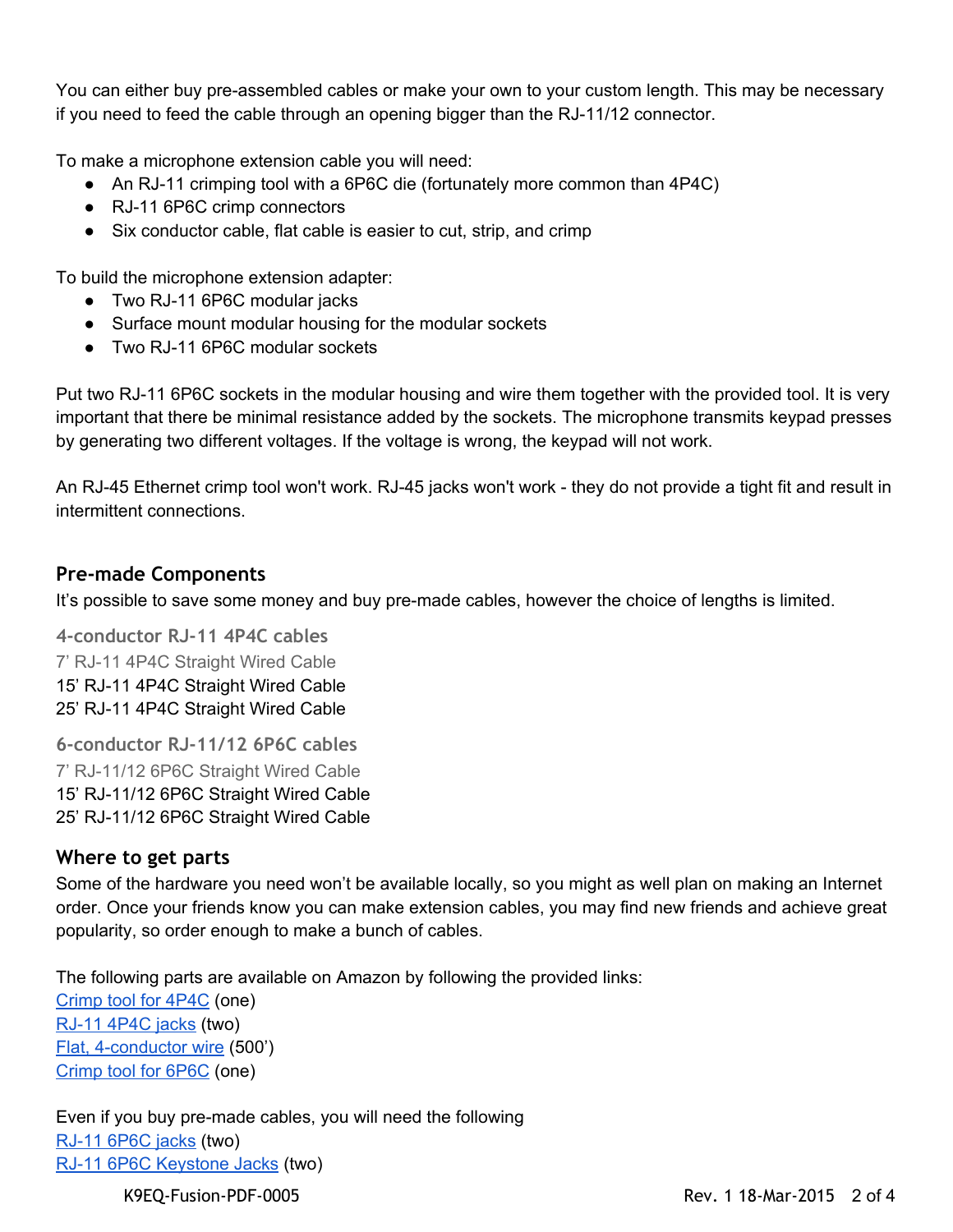Modular [Housing](http://www.amazon.com/gp/product/B0069MDB9U/ref=as_li_qf_sp_asin_il_tl?ie=UTF8&camp=1789&creative=9325&creativeASIN=B0069MDB9U&linkCode=as2&tag=hamopercom-20&linkId=QIOPBEFQETA42BSU) (one) Flat, 6-conductor wire (100') Flat, 6-conductor wire (1000')

PS If you type these numbers into Amazon you can get the parts premade. #019927 RJ12-6 pin mod inline coupler straight This connects the mic to the extension cable #X000N8BLB7 RJ12-6 conductor straight telephone cable 7ft extension cable.

I used the 7 ft long cable on my Tacoma install and found it a little short. You want to measure and get the length you need. Please remember that the Yaesu mic uses different resistances to get the different functions so keep the cable as short as you can.